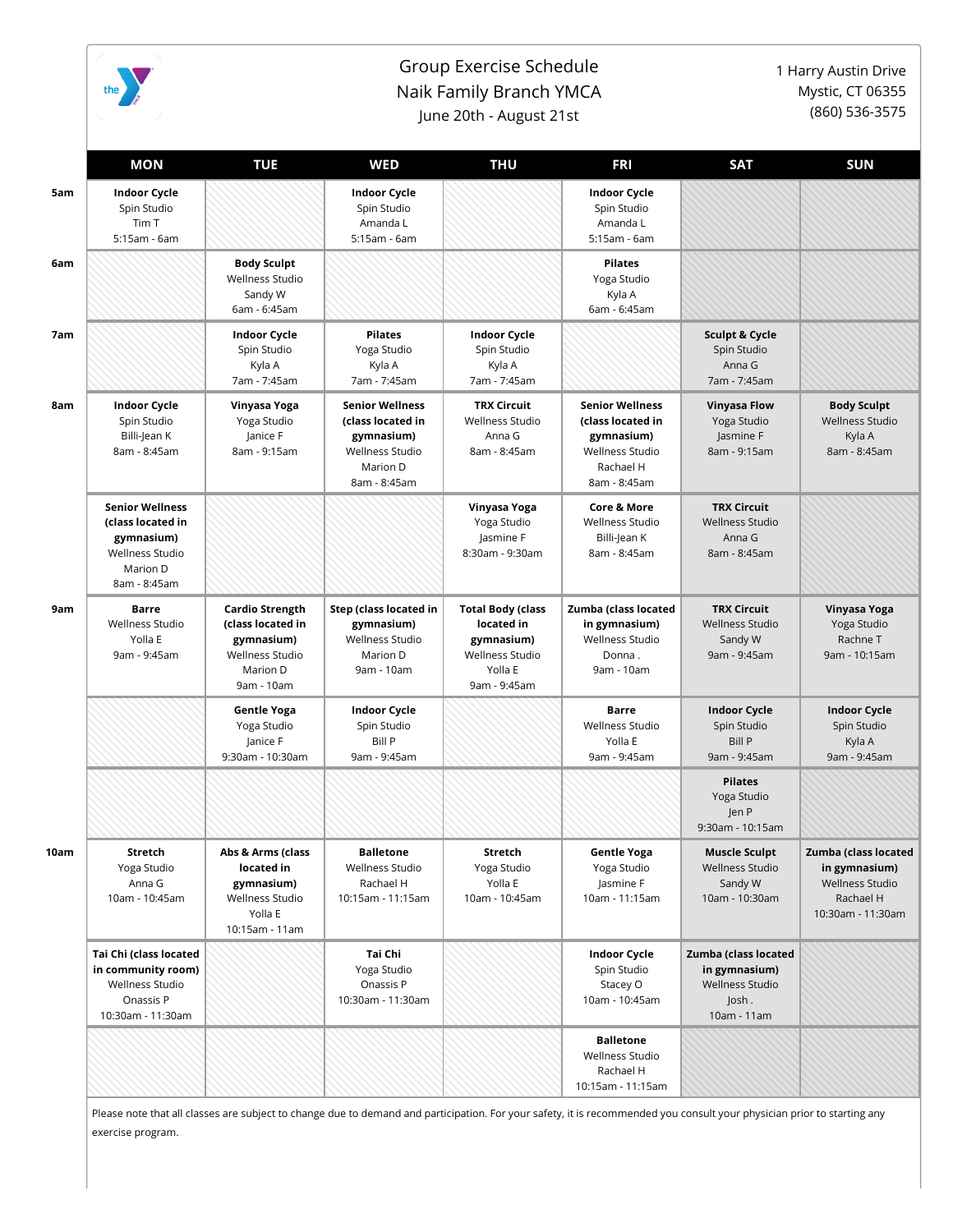

## Group Exercise Schedule Naik Family Branch YMCA June 20th - August 21st

1 Harry Austin Drive Mystic, CT 06355 (860) 536-3575

| <b>MON</b>                                                        | <b>TUE</b>                                                             | WED                                                                                           | <b>THU</b>                                                            | <b>FRI</b> | <b>SAT</b> | <b>SUN</b> |
|-------------------------------------------------------------------|------------------------------------------------------------------------|-----------------------------------------------------------------------------------------------|-----------------------------------------------------------------------|------------|------------|------------|
|                                                                   | <b>Pilates</b><br>Yoga Studio<br>Yolla E<br>11:15am - 12pm             |                                                                                               | <b>Yin/Restorative Yoga</b><br>Yoga Studio<br>Annie C<br>11am - 12pm  |            |            |            |
| Sculpt & Cycle<br>Spin Studio<br>Billi-Jean K<br>4:30pm - 5:30pm  | <b>Boot Camp</b><br>Wellness Studio<br>Billi-Jean K<br>4:30pm - 5:15pm |                                                                                               | Conditioning<br>Wellness Studio<br>Anna G<br>4:30pm - 5:15pm          |            |            |            |
|                                                                   |                                                                        |                                                                                               | <b>Indoor Cycle</b><br>Spin Studio<br>Billi-Jean K<br>4:30pm - 5:15pm |            |            |            |
| <b>Baptiste Yoga</b><br>Yoga Studio<br>Annie C<br>5:30pm - 6:45pm | <b>Pilates</b><br>Yoga Studio<br>Stacey O<br>5:30pm - 6:15pm           | <b>Core &amp; More</b><br>Wellness Studio<br>Billi-Jean K<br>5pm - 5:45pm                     | <b>Basic Yoga</b><br>Yoga Studio<br>Billi-Jean K<br>5:30pm - 6:30pm   |            |            |            |
|                                                                   | <b>Indoor Cycle</b><br>Spin Studio<br>Billi-Jean K<br>5:30pm - 6:15pm  | Zumba (class located<br>in gymnasium)<br><b>Wellness Studio</b><br>Kelly D<br>5:30pm - 6:30pm |                                                                       |            |            |            |
|                                                                   |                                                                        |                                                                                               |                                                                       |            |            |            |

exercise program.